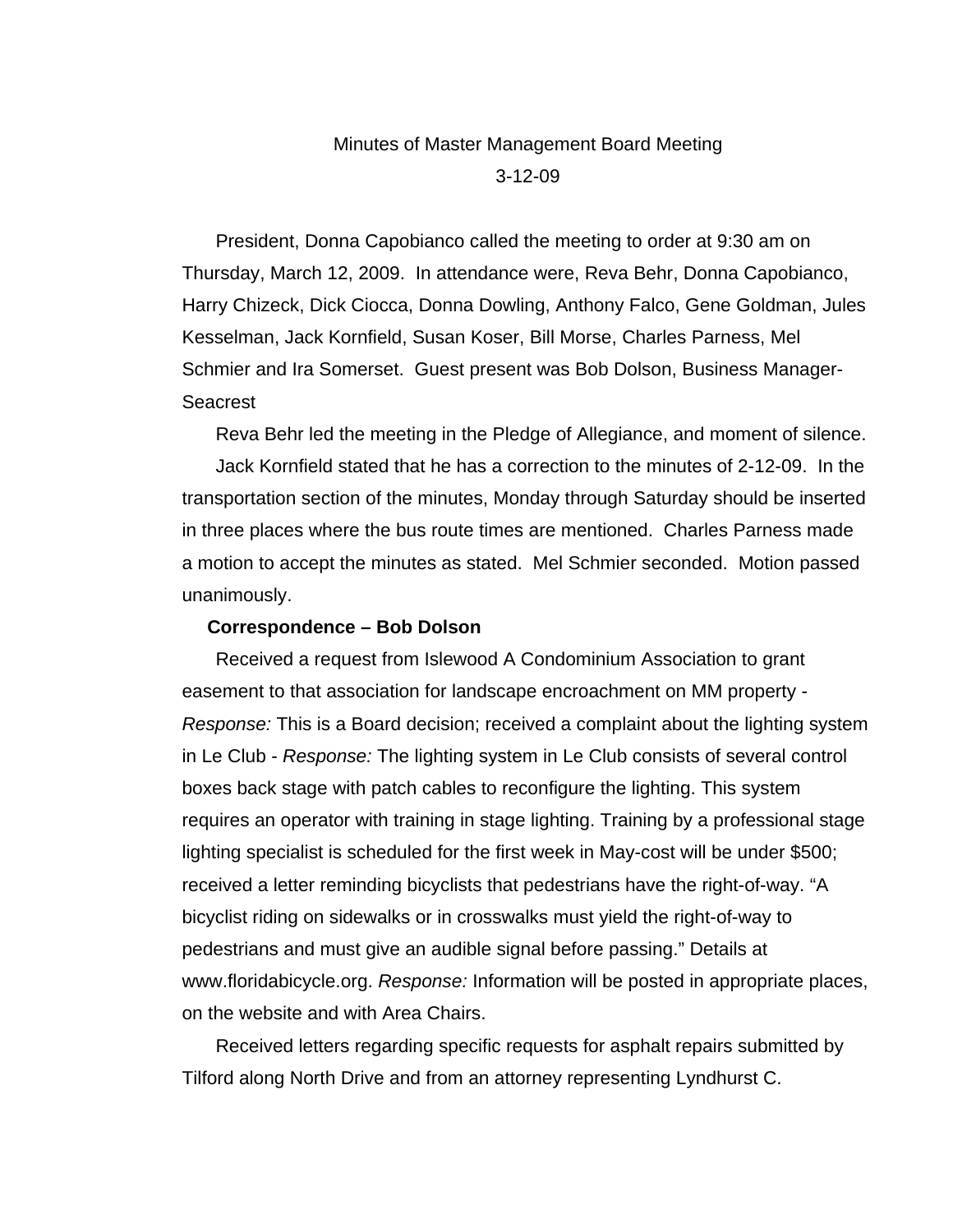*Response:* Proposals from only one vendor, Five Star, which includes Lyndhurst but not Tilford - Expecting a proposal from Paving Lady; received three letters requesting additional stop signs and one letter of thanks for removing the excess stop signs. *Response:* BOD looked into these in the past and decided to take no action as signage conforms to the Traffic Survey conducted by McMahon Associates. In February the board voted to remove the abandoned stop bars within the community. That work is complete; received ten letters concerning directional signs with suggestions about improving the directional signage in the community. *Response:* They were turned over to the Sign Committee for review and consideration; received thirty nine letters and one petition suggesting various stops that should be incorporated into our bus routes, frequency of buses, schedules, and safe driving practices. *Response:* Communications were turned over to the Transportation Committee for review and consideration.

### **Presidents Report**

Donna Capobianco introduced a motion that was sent to the entire Board to remove Donna Capobianco as president. Donna Capobianco asked Jack Kornfield to state his motion to the Board. Jack stated that he did not bring his motion to the meeting and he will defer it to next month.

Steve Fine, Editor of the *Reporter*, addressed the Board on the proposal for bus shelters. Steve Fine stated that the *Reporter* will be making a donation of bus shelters to the community of Century Village. This donation will be voted upon by the newly approved BOD of the *Reporter* on April 21, 2009.

 COOCVE Executive meeting items – basic issues were; to suspend the quarterly area chair meetings with MM and Recreation, questions on irrigation which Tony D'Amato responded directly to; questions about a/c and expenditures at the *Reporter* and LeClub, transportation issues, issues on BSO (BSO is always available for emergencies but cannot enforce traffic violations on private property).

### **Project Updates**

### **Business Manager's Report - Bob Dolson**

A 7.5 ton condenser was replaced at Le Club Lobby; 2.5 ton package unit replaced at the *Reporter*, one of the two 40-ton units at Le Club failed. The second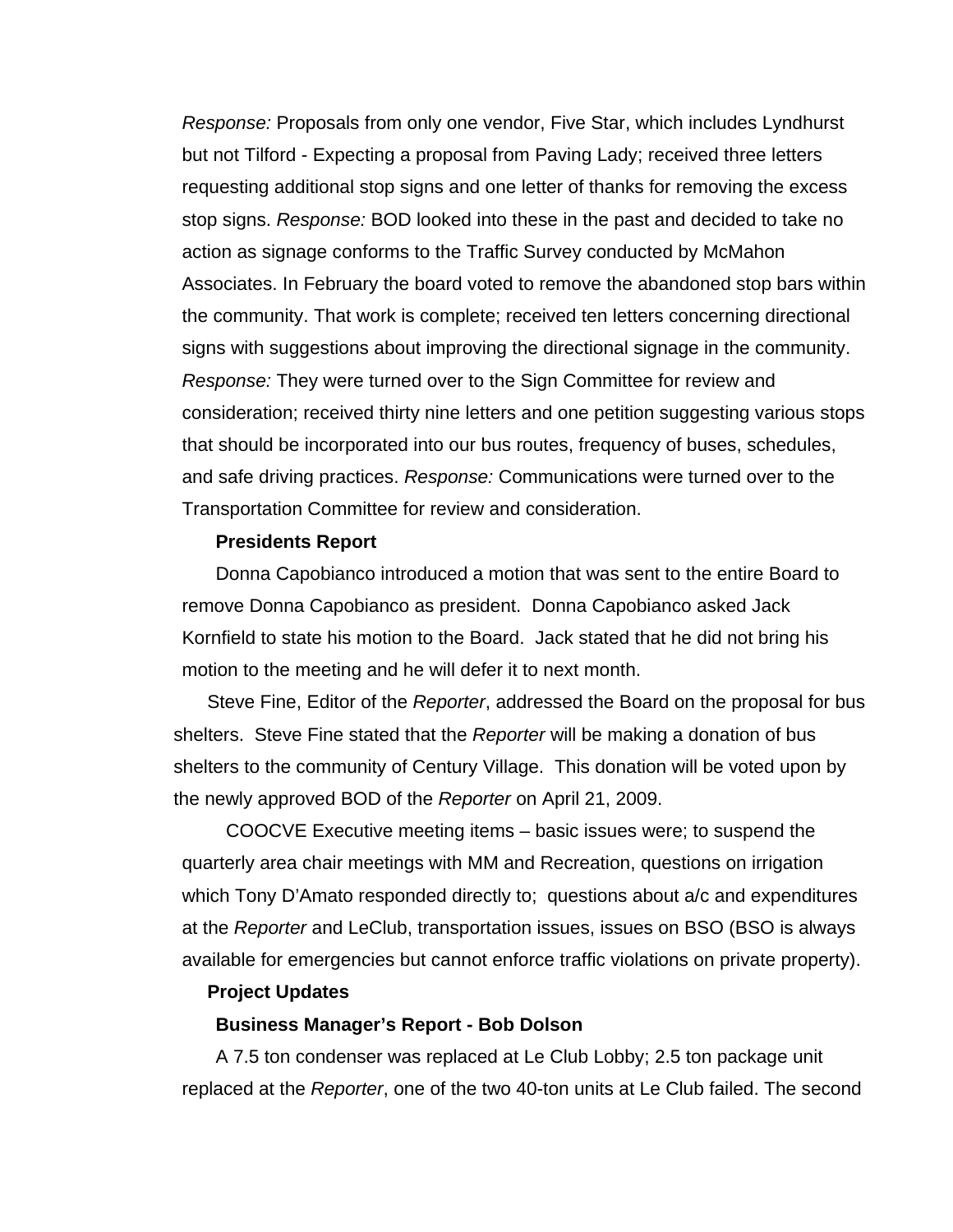unit is the same age and its replacement considered at the same time. Bus bench pad project started, vendor working through the permit process. All pump station electrical repairs are complete. All initial pump station repairs are complete. There were two additional pump failures; Pump #23 at Newport U and Pump #6 at Durham B. Valve, pipe, and sprinkler repairs are completed at Berkshire, Cambridge, Durham, Ellsmere, Farnham, Grantham, Harwood, Oakridge, Richmond, Swansea, Upminster, and Westbury. Lyndhurst is scheduled for completion on 3/17 and Markham is scheduled for 3/20. All asphalt road repairs previously approved are completed including the removal of abandoned stop bars. Road Grate at Ventnor G failed and replacement was complete. Gene Goldman thanked Bob Dolson for his professionalism that he has brought to the Board.

#### **Financial Report - Bill Morse**

The CVE Master Management Financial Report prepared by Bill Morse was distributed to all Board members and discussed in detail. For the month of February 2009 Net Income was at a loss of \$-1,024.79; Total Expenses were \$748,654.62 and Total Income was \$747,629.83. YTD Net Income was \$26,512.85; Total Expenses was \$1,470,064.93; Total Income was \$1,496,577.79. Total Assets \$2,355,558.77; Total Liabilities \$1,304,660.41; Total Equity \$1,050,898.36.

Bill Morse discussed with the Board a letter received by Patrick Murphy regarding dispersing the insurance exchange account funds back to the community. After a discussion, Bill Morse made a motion to approve the distribution of \$137,520.91 to the building associations pursuant to the opinion letter of, corporate council, Patrick Murphy Esq. Charles Parness seconded. Motion passed unanimously.

Bill Morse discussed with the Board the amount of funds MM has spent so far in 2009 for legal services. The Board spent just over \$13,000 in January and February. Donna Capobianco listed the legal topics that Mr. Murphy has worked on for MM - suite with Singer, elevator contract issues, Ross Gilson suite, Ventnor B issue, suite against CSS. After a detailed discussion, Gene Goldman made a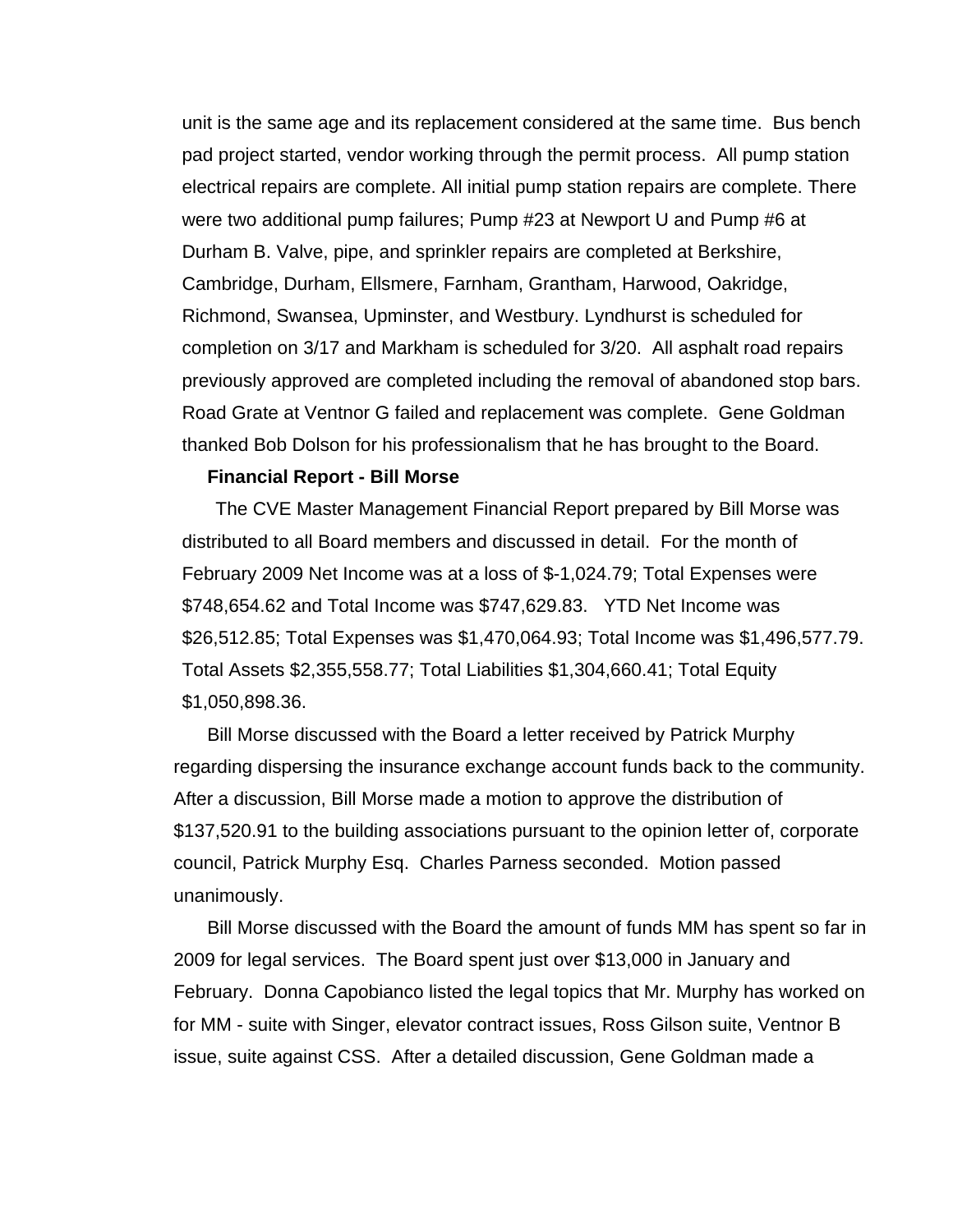motion that we allocate an additional \$10,000 for legal services. Jack Kornfield seconded. Motion passed unanimously.

Donna Capobianco acknowledged the new Mayor Peggy Noland.

#### **Sign Committee – Reva Behr**

Reva Behr discussed the issues with the sign project. The vendor informed Reva that in order to install the 24 remaining signs, we would have to pay him an additional \$8,000 to complete the job in addition to the \$8,182.40 remaining in the approved budget of \$71,147.20. Reva stated that we can either pay him the additional sum to complete the job, have our attorney send him a letter of non adherence or look to find a new sign company. Gene Goldman thanked Reva for her work on the signs and the front gate. After a detailed discussion, Jack Kornfield made a motion to have our attorney send Mr. Blum from Columbia Signs a letter of non adherence to the contract. Bill Morse seconded. After a discussion, Bill Morse called the question. The vote failed 4-8 to call the question (no role call for vote taken). Mel Schmier then made a motion to table the motion by Jack Kornfield. Bill Morse seconded. Motion failed 4-8. (no roll call for vote taken). Charles Parness then amended the motion to add - With advice of our attorney we offer to pay Columbia Signs \$8,182.40 (what we owe him), plus the additional \$8,000 to complete the 24 remaining signs with no money exchanged until the work is completed, Mr. Blum has 30 days to respond. Motion passed (11-1) (yes votes were: Reva Behr, Harry Chizeck, Dick Ciocca, Anthony Falco, Gene Goldman, Jules Kesselman, Jack Kornfield, Susan Koser, Charles Parness, Mel Schmier and Ira Somerset; no vote was Bill Morse).

# **Security Committee – Ira Somerset, Gene Goldman and Susan Koser**

Ira Somerset stated that a notice has been sent out to the Board with regard to a Security meeting being held on Wednesday, March 18 at 9:30am to meet with two companies to discuss security options. Jack Kornfield made a motion to have Mr. Torres invited to participate at this meting. Mel Schmier seconded. Donna Capobianco stated that the motion is inappropriate and is ruled out of order. Mel Schmier made an appeal to the motion. Motion passed 8:4. (no role call for vote taken)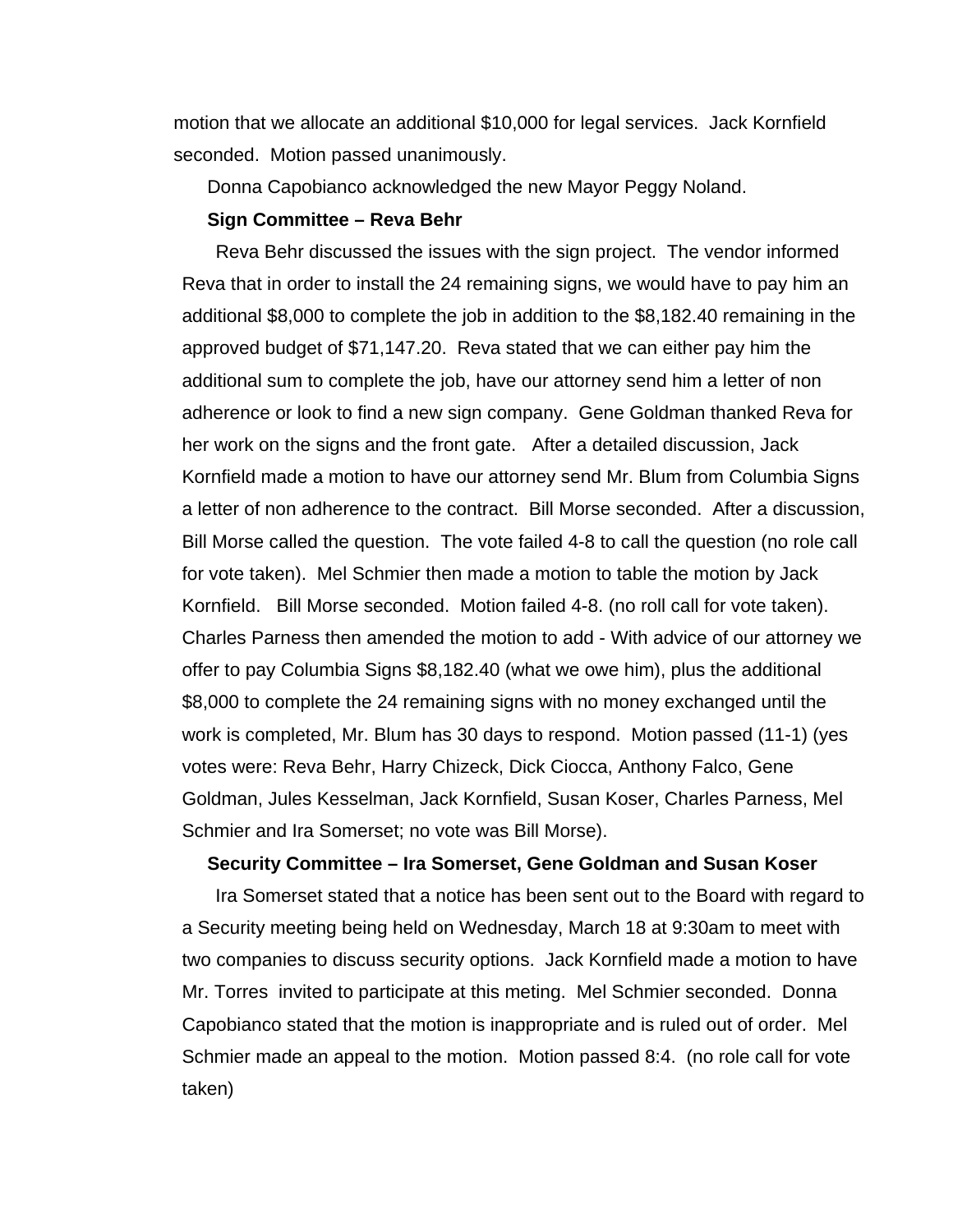# **Transportation Committee – Jack Kornfield, Mel Schmier and Charles Parness**

Jack Kornfield discussed the transportation report with the Board in detail.

Jack Kornfield made a motion that during the seven months from April – October the internal routes should be scheduled as follows: a) Monday through Friday, the buses shall run on a half-hour schedule with the 5 and 6 routes run as a single 5/6 route with a concomitant change in route 2 (previous off-season schedule); all buses from 8:30 am to 3:00 pm (last bus leaving the Clubhouse at 2:30 pm); b) Saturday three routes (1, 2, 3), hourly on the half-hour, and three routes (4, 5, 6) hourly on the hour, between 8:30 am to 11:00 pm (last buses leaving the Clubhouse at 10:30 pm) and c) Sundays and Holidays three routes (1,2,3) hourly on the half-hour, and three routes (4,5,6) hourly, on the hour, between the hours of 9:30 am to 11:00 pm (last buses leaving the Club house at 10:30 pm) with the additional cost to the current contract not to exceed \$71,000. Harry Chizeck seconded. After a Board discussion, Jack Kornfield withdrew his motion.

After a detailed discussion by the Board, Gene Goldman made a motion to bring back the transportation motion from the 2/12/09 meeting. Jack Kornfield seconded. Motion passed unanimously.

A motion was made by Jack Kornfield to schedule internal bus service every ½ hour throughout the year, with a total cost not to exceed \$232,300 in 2009. This will be done by consolidating the 5/6 route. Mel Schmier seconded. Motion passed unanimously.

Jack Kornfield made a motion that routes 5 and 6 be combined with a concomitant change in the 2 route for the second half of March and for all of November 2009 for the hours of 9:00 am through 3:00 pm. Charles Parness seconded. Motion defeated 2-9 (Yes votes were: Jack Kornfield, Charles Parness; no votes were: Reva Behr, Harry Chizeck, Dick Ciocca, Anthony Falco, Gene Goldman, Jules Kesselman, Susan Koser, Bill Morse, Ira Somerset. Mel Schmier abstained).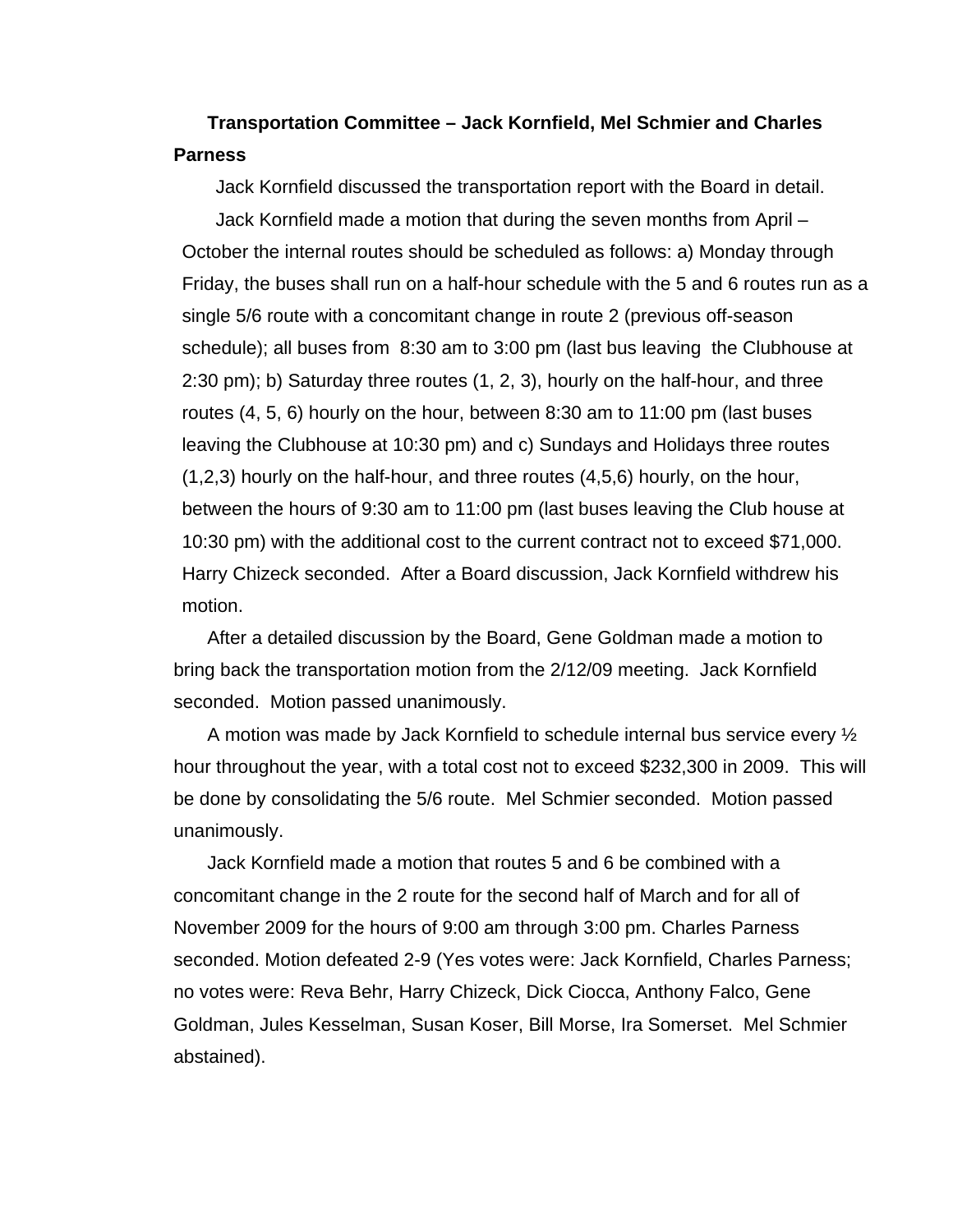Jack Kornfield made a motion that Patrick Murphy, Esq. obtain all insurance information that CVEMM is entitled to as specified in its contract with Quality Transport Services (QTS). Mel Schmier seconded. Motion passed 10-2 (yes votes were: Reva Behr, Harry Chizeck, Dick Ciocca, Anthony Falco, Gene Goldman, Jack Kornfield, Susan Koser, Bob Marcus, Charles Parness and Mel Schmier (no votes were Bill Morse, Ira Somerset).

Jack Kornfield made a motion that Patrick Murphy, corporate council to MM, meet with the transportation committee to develop consequences for non compliance of Quality Transport Services. No second. Motion does not carry.

Jack Kornfield stated the Transportation Committee needs volunteers to find out if we can obtain grants through DOT. Donna Capobianco stated that this is something that the Transportation Committee should decide and act upon.

### **Old Business**

**Insurance Rollover** - this has been resolved and there is no further action for MM.

**Roof RFA** – Bob Dolson discussed with the Board quotes for foam roofing and conventional roofing. Gene Goldman made a motion to accept Bob Dolson's recommendation for a conventional roofing system for the Pharmacy and rebuilding of LeClub/Activities and MM Buildings with Advanced Roofing, at a cost of 166,100**.** Harry Chizeck seconded. Motion passed unanimously.

**OSHA** – Bob Dolson discussed the reimbursement to United Security to satisfy an OSHA fine. Gene Goldman made a motion to approve the reimbursement to United Security for the OSHA fine of \$563. Reva Behr seconded. Motion passed unanimously.

#### **New Business**

**New RFA** - Bob Dolson discussed the 2<sup>nd</sup> white fly treatment. Dick Ciocca made a motion to go with the second treatment for white fly treatment at a cost of \$11,829.45. Gene Goldman seconded. Motion passed 10-2 (yes votes were: Reva Behr, Dick Ciocca, Anthony Falco, Gene Goldman, Jules Kesselman, Susan Koser, Bill Morse, Charles Parness, Mel Schmier and Ira Somerset; no votes were: Harry Chizeck and Jack Kornfield).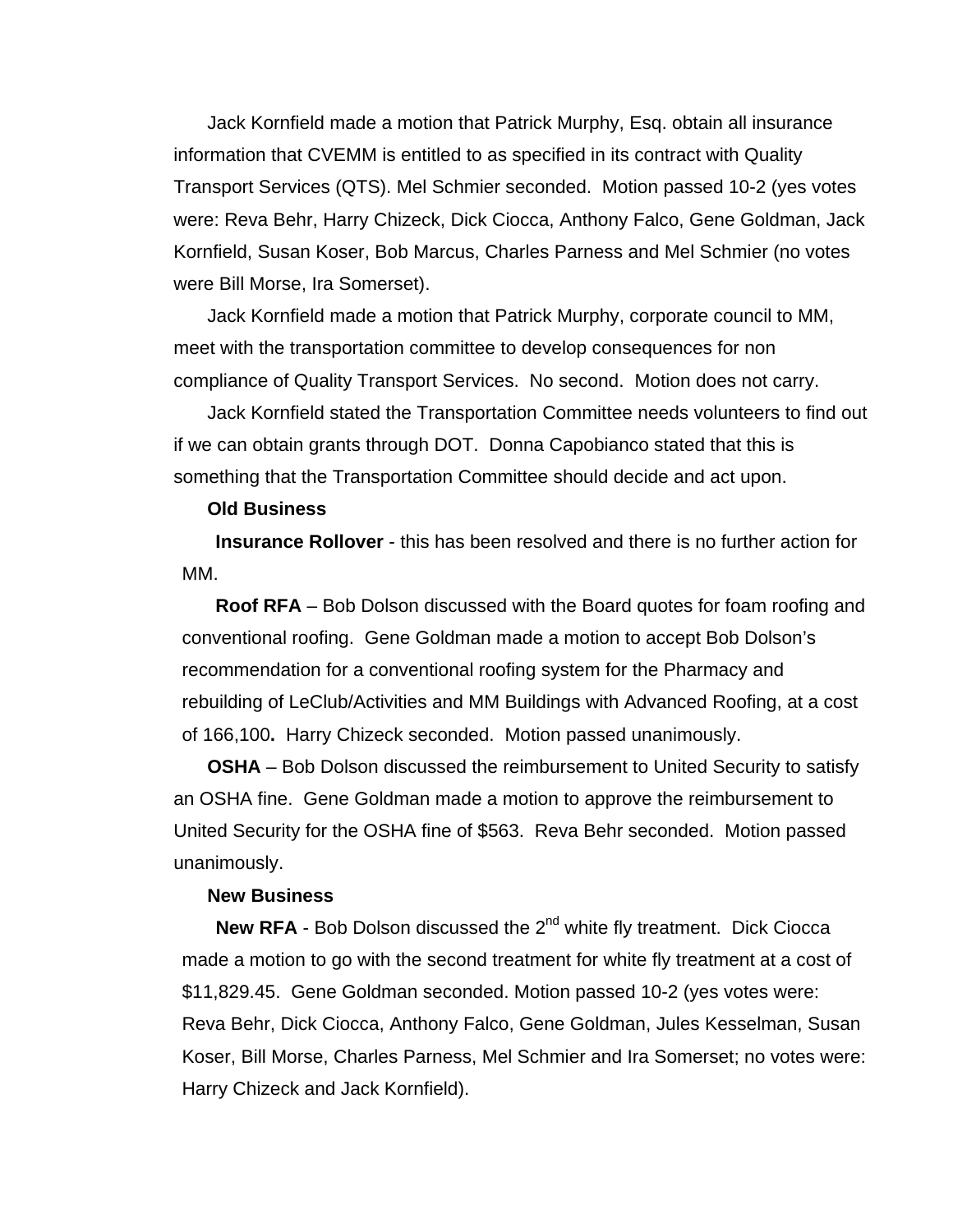Bob Dolson discussed the deep injection of palms and flowering plants. Dick Ciocca made a motion to proceed with the deep injection on approximately 210 palms on the East and West Drive and along Century Blvd, at a cost of \$3,650. Reva Behr seconded. Motion passed unanimously.

Bob Dolson discussed the Virginia Graeme Baker Pool and Spa Safety Act. Charlie Parness made a motion to have Van Kirk Pools install the anti-entrapment main drain cover at a cost of \$750. Dick Ciocca seconded. Motion passed unanimously.

Bob Dolson discussed a proposal from W. Bruce Miller for an engineering analysis for Le Club. Mel Schmier made a motion to approve the proposal from W. Bruce Miller for an air conditioning analysis in Le Club for \$2,000 plus reimbursable expenses estimated at \$150. Reva Behr seconded. Motion passed 11-1 (yes votes were: Reva Behr, Harry Chizeck, Dick Ciocca, Anthony Falco, Gene Goldman, Jules Kesselman, Susan Koser, Bill Morse, Charles Parness, Mel Schmier and Ira Somerset (no vote was Jack Kornfield).

Bob Dolson discussed the amount of money spent for pump repairs. To date, approximately \$21,265 of the \$22,000 was spent for pump repairs. Dick Ciocca made a motion to advance an additional \$5,000 toward the fund for pump repairs. Mel Schmier seconded. Motion passed unanimously.

### **Ethics Motion**

Charlie Parness made a motion that neither Master Management nor any of its Directors shall accept any gifts or any other donations from individuals or companies that are doing business with Master Management or from those who are being considered to provide materials or services with Master Management. Mel Schmier seconded. After a discussion, Dick Ciocca made a motion to table. Harry Chizeck seconded. Motion passed 9-3. (No role call for vote taken).

**ThyssenKrupp Elevator Contract –** this item has been resolved.

 **Trolley signs –** Eva Rachefsky, stated that it was reported to CenDeer that unauthorized vehicles are using the trolley path in the Lyndhurst area accessing the rear of the clubhouse by Giovanni's. The vehicles are her maintenance crew. The current sign states Trolley's only. She would like to replace it with a sign that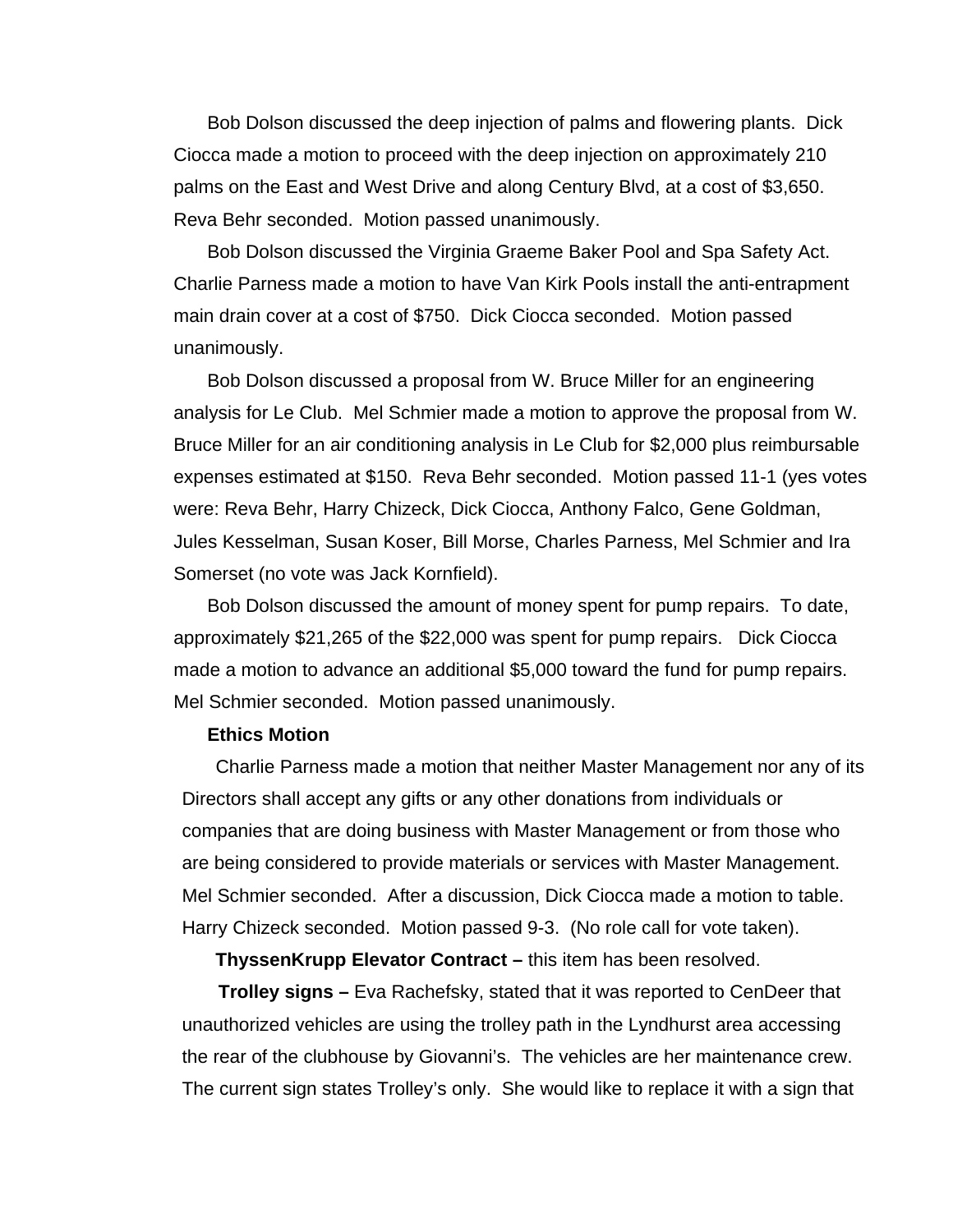states buses and maintenance vehicles only. Ira Somerset made a motion to allow her to change the sign that states buses and maintenance vehicles only. Dick Ciocca seconded. Motion passed unanimously.

**Islewood A encroachment –** Donna stated that there is an issue of the Islewood A encroachment on MM property. After a discussion, Jack Kornfield made a motion to send the Master Management letter emphasizing the property. Dick Ciocca seconded. Motion passed 11-1 (yes votes were: Reva Behr, Harry Chizeck, Dick Ciocca, Anthony Falco, Gene Goldman, Jules Kesselman, Jack Kornfield, Susan Koser, Bill Morse, Mel Schmier and Ira Somerset; no vote was Charlie Parness).

### **Agenda Change Motion**

Charlie Parness made a motion that the Master Management agenda be revised to schedule the "Open Mike" (gallery speakers). Agenda item to follow the pledge of Allegiance. Be it further resolved that each speaker will be limited to two minutes with no discussion, for a maximum of eight speakers, and the total time allocated not to exceed twenty minutes. Jules Kesselman seconded. Motion passed 10-2 (yes votes were: Reva Behr, Harry Chizeck, Dick Ciocca, Anthony Falco, Gene Goldman, Jules Kesselman, Jack Kornfield, Susan Koser, Charles Parness and Mel Schmier; no votes were Bill Morse and Ira Somerset).

Donna Capobianco read a letter to the MM Board of Directors:

There is a minority in the village and on the Board who believe we need to invest in our community by rebuilding our neglected 30 plus year old irrigation system. It is the lifeblood of our community. Its appearance impacts our property values. Our minority also believes in gaining control of and securing CVE borders by trying to purchase the golf course to avoid what is happening right down the street in Crystal Lake. The Tam O'Shanter golf course disaster can easily happen in CVE.

The majority of our residents do not agree. Most will not tolerate any fee increase. It's not about good or bad, just a difference of opinion. Our own Master Management Board reflects the majority and voted down any budget increase for 2008 and passed the 2009, \$6 monthly increase only because the Board had to cover the 15% plus hike in the sewer/water bill.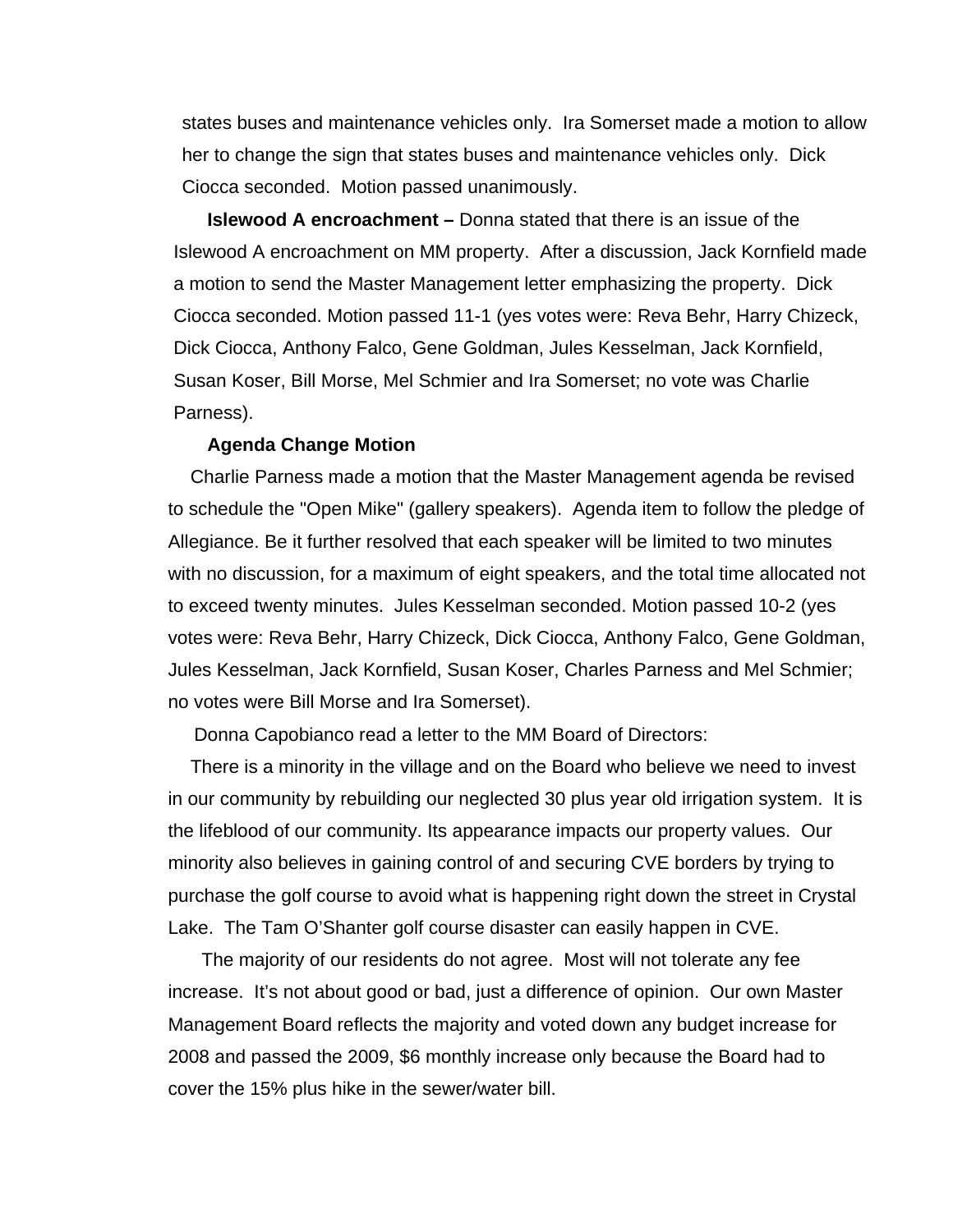It is very helpful and positive to understand this difference in outlook and to clearly see that those of us who are pro infrastructure investment represent only about a third of the community. I have dealt with this difference and did well over a few years to remain positive, continue to serve the community and encourage others I value and respect, to stay on Master Management with me and continue. Unfortunately due to the constant bombardment of negativism and antagonism of a relentless few, I can no longer motivate myself or others to continue volunteering under these difficult conditions.

Within days of the publishing of the 2009 coupon I personally received 41 death threats for the \$6 per month increase. Five were literal threats like I would be dead before getting home from the office and 36 threats involved the common theme "You deserve to die for what you have done to the residents of this village." That is almost as bad as all those who confront me directly accusing me of stopping Broward County from sending in the 90's buses. Why I would ever wish to do that is beyond me but those promoting that perception are quite real and venomous.

I am proud of my record serving on the Board and have upheld our by laws, always seeking Board consensus and approval and working to build good relationships with COOCVE, Recreation and Area Chairs. However, the threats and escalation of negativism and abuse, especially from a few on our own Board, have taken their toll. It is for these reasons I have decided to resign form the Board of Master Management effective immediately.

Donna Capobianco submitted to Reva Behr and Ira Somerset her resignation from the Master Management Board.

Mel Schmier accepted Donna Capobianco's resignation with regret.

Dick Ciocca made a comment to the Board stating that the Board needs to look at themselves. We are talking about making ethics motions, when we need to look at each one of us and decide if we want to take anyone, whether it's Donna Capobianco, or whoever comes into the position next, and have them put through the abuse that, I in the short time, have watched Donna go through. We all need to reexamine the way we approach this and treat each other.